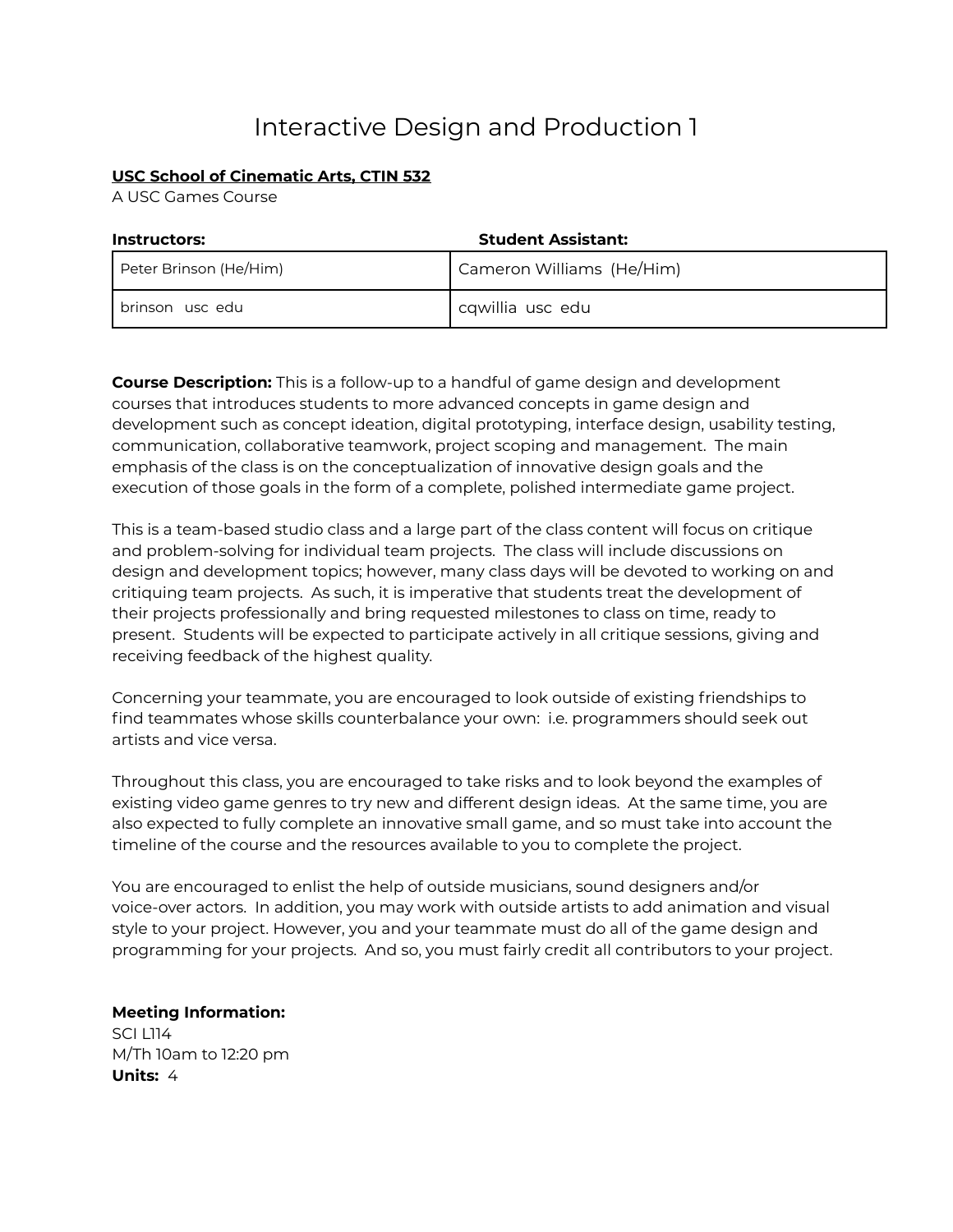## **Grading and Due Dates:**

Class Participation - 15% Early Prototypes (combined) - 15% Preproduction deliverables - 10% Alpha milestone - 15% Formal playtests - 10% Beta milestone - 15% Release Candidate milestone - 10% Trailer - 10%

| <b>Wk</b>      | Monday                                      | <b>Thursday</b>                                                                |
|----------------|---------------------------------------------|--------------------------------------------------------------------------------|
| ı              | August 23                                   | August 26                                                                      |
|                | Course Overview, Expectations &<br>Schedule | What is Ideation?                                                              |
|                | Self Introduction Presentations             | Your Skills and Interests                                                      |
|                | Why Are We Here?                            | Perforce and Unity                                                             |
|                |                                             | Design Challenge                                                               |
| $\overline{2}$ | August 30                                   | September 2                                                                    |
|                | Perforce and Unity                          | Reading Due (See Assignments)                                                  |
|                | Prototype 1 Due                             | Brainstorming                                                                  |
| 3              | September 6                                 | September 9                                                                    |
|                | <b>HOLIDAY</b>                              | Prototype 2 Due                                                                |
|                |                                             | Reading Due (See Assignments)                                                  |
|                |                                             | Project Statement Due                                                          |
| 4              | September 13                                | September 16                                                                   |
|                | Prototype 2 Due                             | Lecture: Pre-production, Full Production,<br>Alpha, Beta and Release Candidate |

#### **Course content (summarized by class meeting)**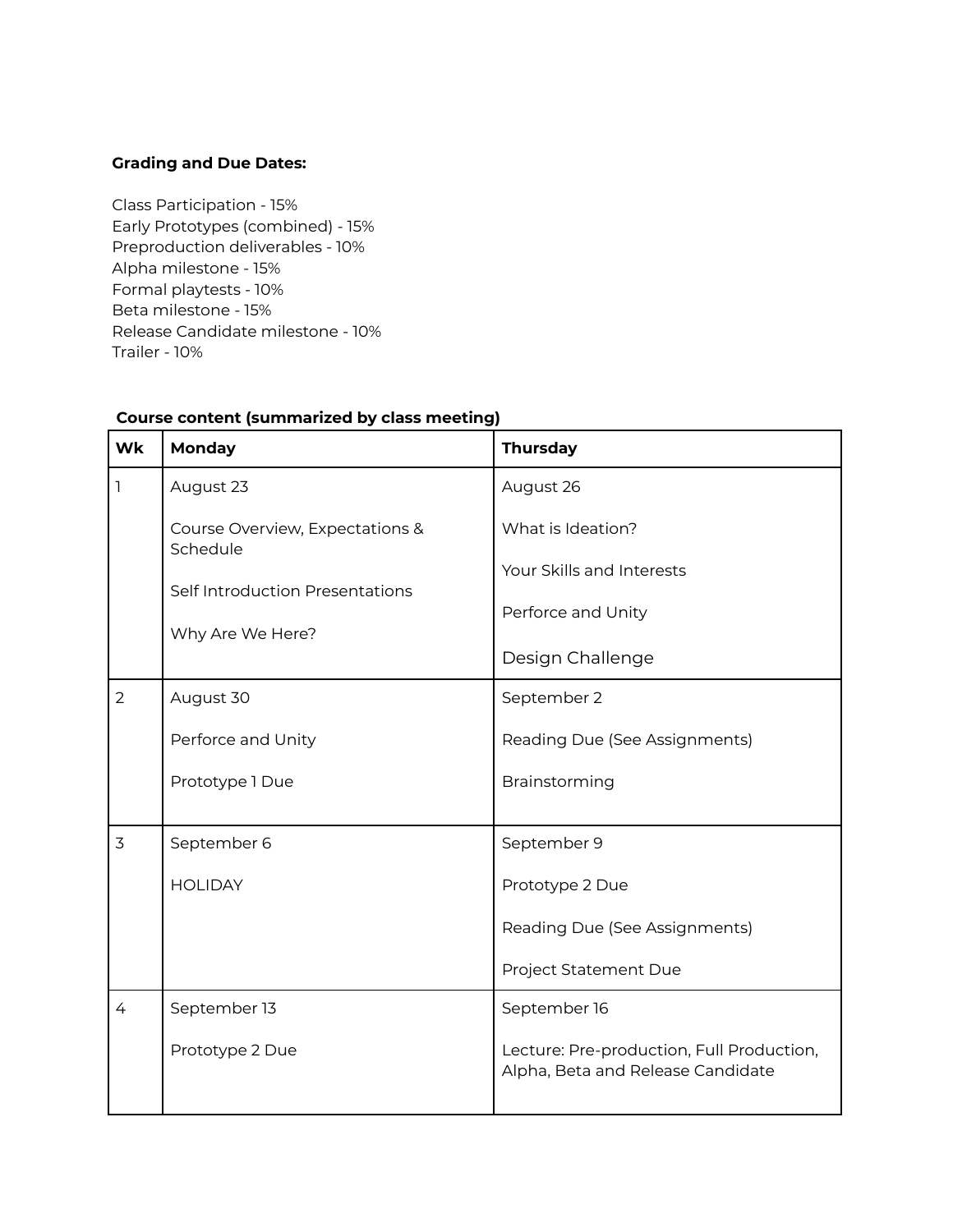| 5 | September 20                                                                                                         | September 23                  |
|---|----------------------------------------------------------------------------------------------------------------------|-------------------------------|
|   | Vertical Slice Progress Due                                                                                          | Lecture: The Game Macro       |
| 6 | September 27                                                                                                         | September 30                  |
|   | Vertical Slice Progress Due                                                                                          | Reading Due (See Assignments) |
|   | Guest Lecture: Berklee professor, Gina                                                                               | Macro Due                     |
|   | Zdanowicz (10am)                                                                                                     | Sell Sheets Due               |
|   |                                                                                                                      | Lecture: The Burndown Chart.  |
|   |                                                                                                                      |                               |
| 7 | October 4                                                                                                            | October 7                     |
|   | FULL PRODUCTION BEGINS                                                                                               | Review Vertical Slices.       |
|   | <b>Burndown Chart Due</b>                                                                                            | Reading Due (See Assignments) |
|   | Review Vertical Slices.                                                                                              |                               |
| 8 | October 11                                                                                                           | October 14                    |
|   | 25% to Alpha                                                                                                         | <b>HOLIDAY</b>                |
|   | Individual meetings. Revisit image<br>boards.<br>Individual meetings. Revisit image<br>boards.<br>Berklee Update due |                               |
|   |                                                                                                                      |                               |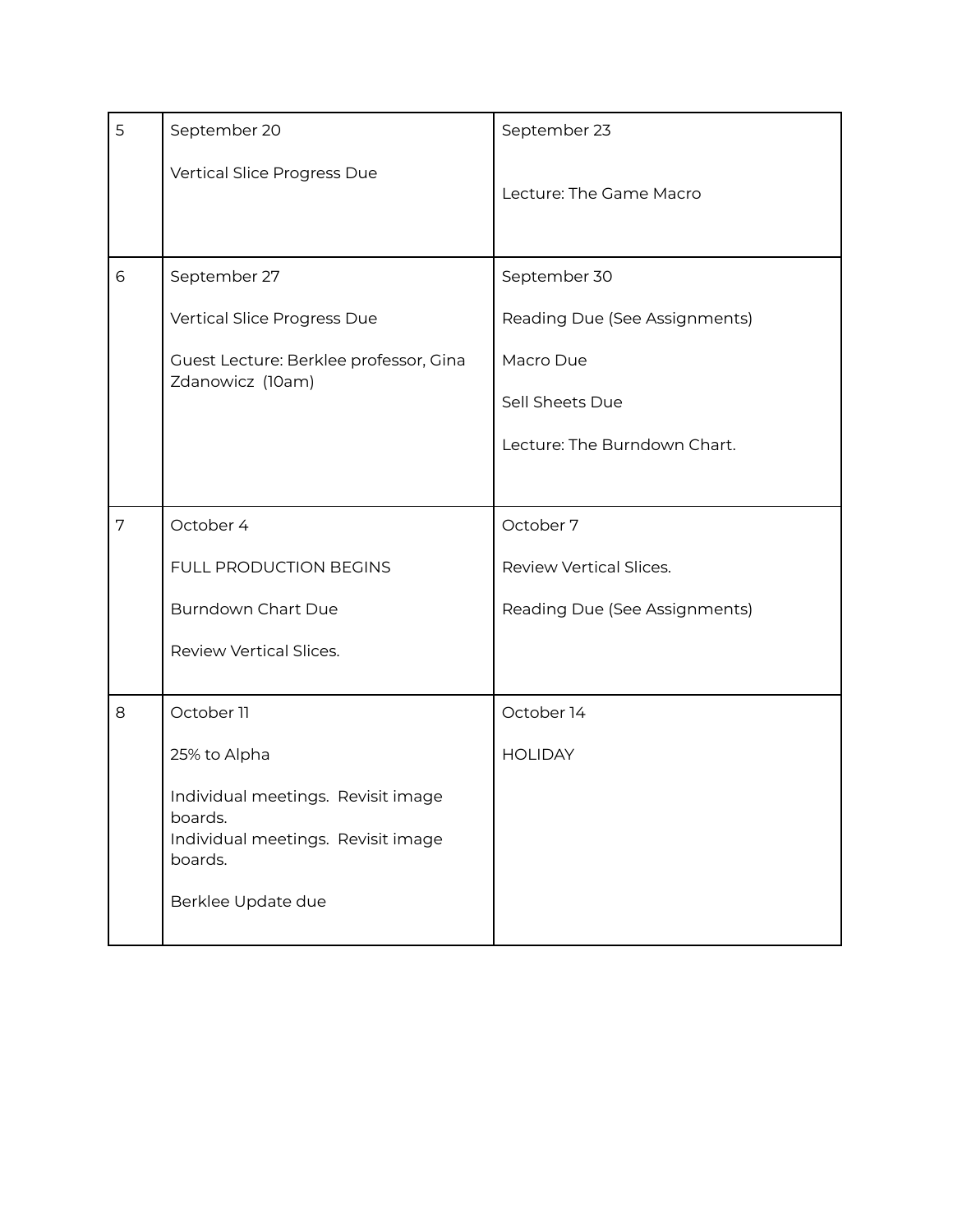| $\mathsf 9$     | October 18                                              | October 21                         |
|-----------------|---------------------------------------------------------|------------------------------------|
|                 | 50% to Alpha                                            | Lecture: the QA process            |
|                 |                                                         | In class peer playtest.            |
|                 |                                                         | Reading Due (See Assignments)      |
| 10              | October 25                                              | October 28                         |
|                 | 75% to Alpha                                            | Individual meetings                |
|                 |                                                         | Berklee Update 2 due               |
| $\overline{11}$ | November 1                                              | November 4                         |
|                 | ALPHA BUILD DEADLINE                                    | <b>Brain Trust</b>                 |
|                 | Playtest 1 Questionnaire and Interview                  | Berklee Update 2                   |
|                 | Questions Due                                           | Playtest Questionnaire Results Due |
|                 | Playtest 1                                              |                                    |
| 12              | November 8                                              | November 11                        |
|                 | 50% to Beta                                             | Workshop                           |
| 13              | November 15                                             | November 18                        |
|                 | BETA BUILD DEADLINE                                     | <b>Brain Trust</b>                 |
|                 | Playtest 2 Questionnaire and Interview<br>Questions Due |                                    |
|                 | Playtest 2                                              |                                    |
| 14              | November 22                                             | November 25                        |
|                 | 50% to Release Candidate                                | <b>HOLIDAY</b>                     |
|                 | Playtest 2 Data and Metrics Due                         |                                    |
|                 | Trailer rough cut presented to class.                   |                                    |
| 15              | November 29                                             | December 2                         |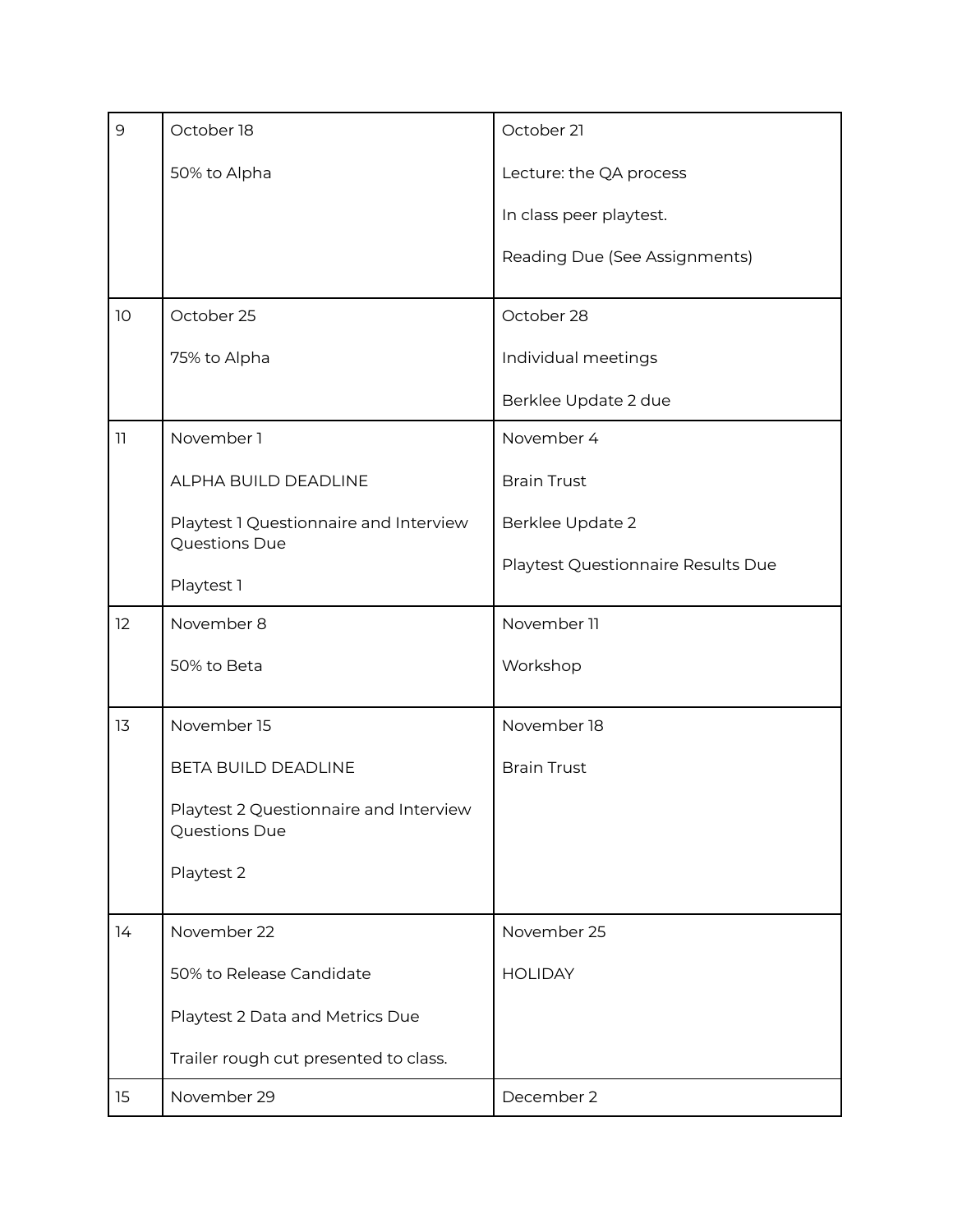|    | RELEASE CANDIDATE DEADLINE  | Project "Postpartum" and class wrap-up |
|----|-----------------------------|----------------------------------------|
|    | Game, and deliverables due. | <b>Final Trailer Due</b>               |
| Wk | Monday                      | <b>Thursday</b>                        |

# **More on the Assignments**

Game Macro and Burn Down Chart: An important aspect of this class is the opportunity to scope and manage a project from start to finish. This class uses the "Game Macro" approach suggested by Mark Cerny and Michael John's "Method" to provide a plan that is concrete enough to permit the creation of a schedule (in the form of an Agile Development-style "burn down chart"), but abstract enough to be modifiable as game design discoveries are made during development. The Game Macro and Burn Down Chart will be updated as the project progresses, to adapt to any opportunistic changes made to the game design, and to the team's evolving understanding of how long it takes to implement features and create assets.

Playtesting Assignments: Students will conduct two sets of formal playtests over the course of the semester – although you are encouraged to playtest informally as well. Prior to each test, teams will prepare a questionnaire and an exit interview. The playtests will be conducted during class and a follow-up report is due the next week.

Reviews & Critiques: In addition to formal testing, projects will also undergo extensive peer review and critique during the class sessions. Students are expected to participate actively in both the giving and receiving of feedback as a crucial part of the design process. These reviews will cover both creative and technical aspects of the project.

Final Project: Students are expected to complete their game projects by the end of the semester. All interface art, characters, environments, levels, etc. must be integrated into the students' projects in order to fully flesh out the player experience. Concept art that has not been integrated into the final build will not be considered as part of the project grade. As such, it is very important that the initial design process consider the scope of the project envisioned and the resources available. The game project is expected to go through each of the production milestones listed on the schedule, including: pre-production, concept ideation, prototyping, approval for final project, playtesting, Alpha milestone review, Beta milestone review, usability testing, and a final "Release Candidate" build. Projects that do not go through these milestones within the class sessions will not be considered for submission of the Final Project.

## Missing an Assignment Deadline, Incompletes:

The only acceptable excuses for missing an assignment deadline or taking an incomplete course are personal illness or a family emergency. Students must inform the instructors before the assignment due date and present verifiable evidence in order for a deadline extension to be granted. Students who wish to take incompletes must also present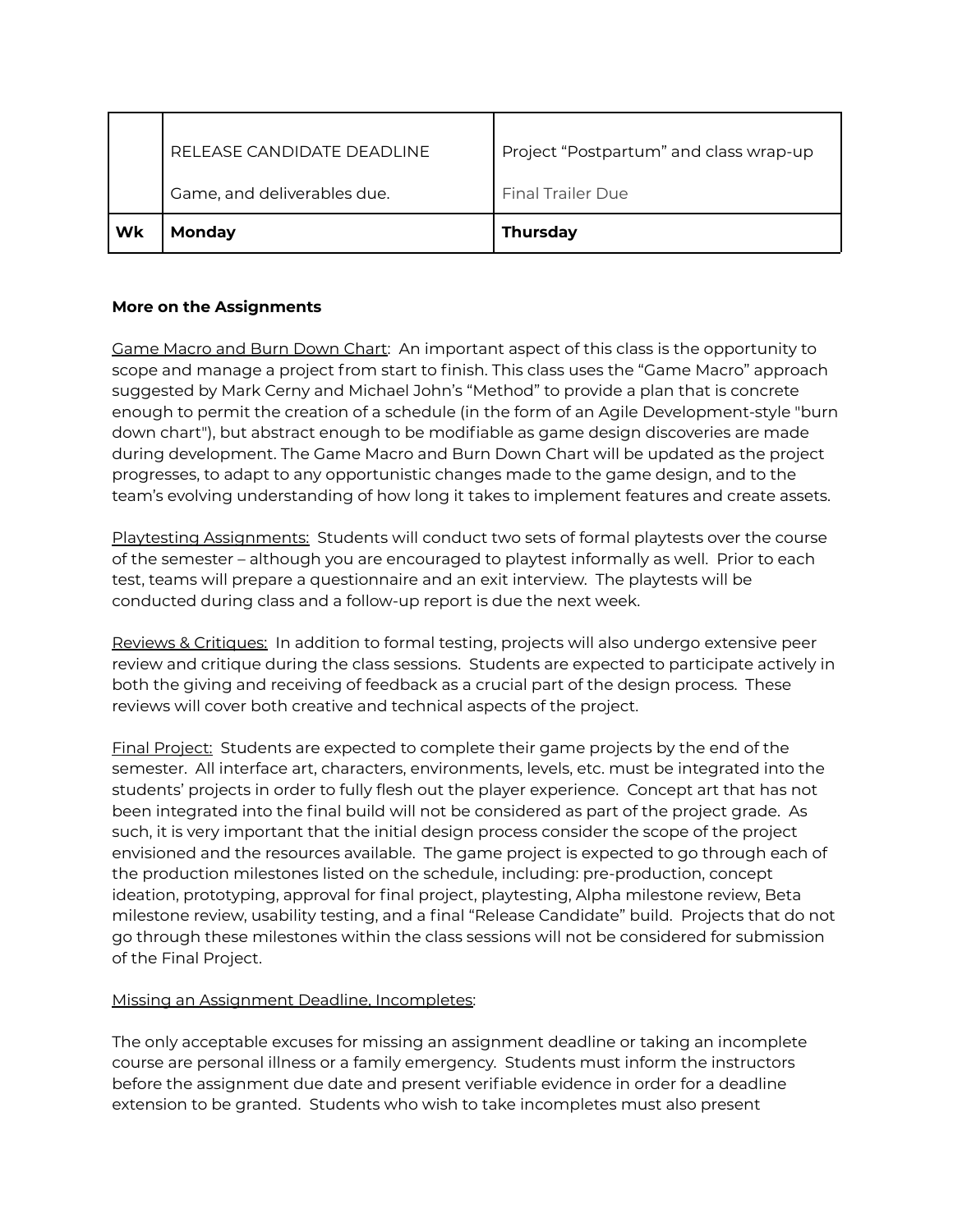documentation of the problem to the instructors or student assistant before final grades are due.

For assignments turned in after the assignment deadline without prior permission from the instructor, a penalty will be imposed equal to 10% of the total available points for the assignment, for each day or part of a day that the assignment is late, up to a maximum of seven days.

#### Attendance Policy:

Punctual attendance at all classes is mandatory. Students arriving more than five minutes late to three classes, more than ten minutes late to a single class, or leaving early, will be marked as having an unexcused absence from class, unless prior permission has been obtained from the instructors. The following guidelines are from the Interactive Media Division & Games handbook regarding absences and grading and apply to all students.

## Guidelines for absences affecting grading:

Two unexcused absences: lowers grade ½ grade (for example, from A to A-) Three unexcused absences: lowers grade one full grade

Four or more unexcused absences: request to withdraw from course (instructor's discretion)

#### Excused absences are:

Illness (with a doctor's verification) Family or personal emergency (with verification)

Social media use, including text messaging, Internet messaging and email, is not permitted in class unless explicitly permitted by the instructors. A 0.5% grade reduction will result from each occurrence of a student being found using social media in class.

#### **A Safe Space**

In this class, we make a commitment to foster a welcoming and supportive environment where

students of all identities and backgrounds can flourish. This means that we will use preferred pronouns and respect self-identifications. While debate and discussion are welcome, please remain aware of the implications of your words and the images that you include in your work. If the instructor or another student points out that something you have said or shared with the group might be offensive, avoid being defensive; this is a valuable opportunity for us to grow and learn together. If you have a concern about any aspect of the class, you are encouraged to speak with the instructor. If you feel uncomfortable speaking with the instructor, you are also welcome to speak with either the undergraduate or graduate advisor for the division, who can discuss the issue with you directly or point you toward other on- and off-campus resources for addressing your concern.

#### **Fair Use**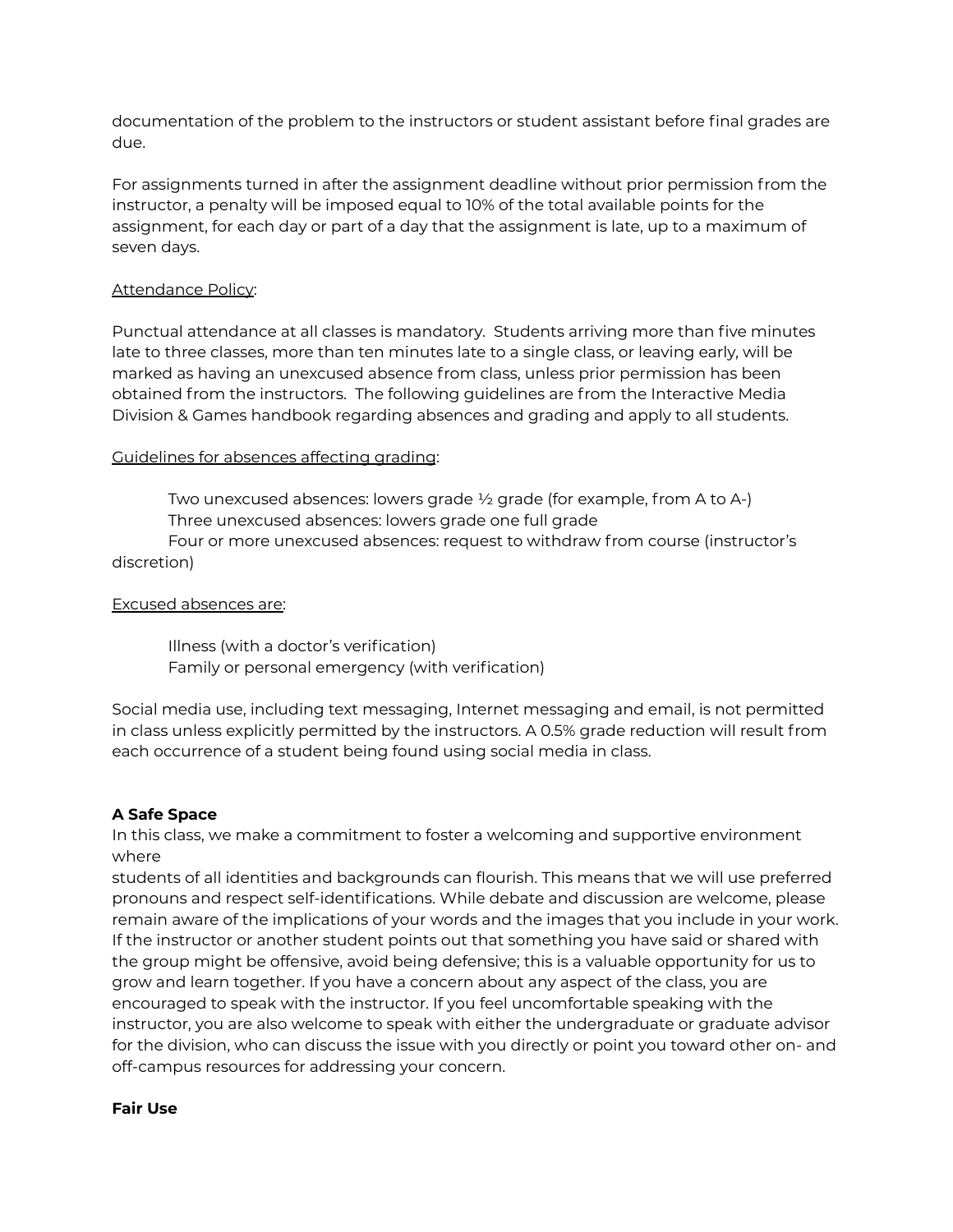Fair use is a legal principle that defines certain limitations on the exclusive rights of copyright holders. The Interactive Media & Games Division of USC's School of the Cinematic Arts seeks to apply a reasonable working definition of fair use that will enable students and instructors to develop multimedia projects without seeking authorization for non-commercial, educational uses. In keeping with section 107 of the Copyright Act we recognize four factors that should be considered when determining whether a use is fair: (1) the purpose and character of use, (2) the nature of the copyrighted work, (3) the amount and substantiality of the portion used in relation to the copyrighted work as a whole, and (4) the effect of the use upon the potential market for or value of the copyrighted work. In general, we regard the reproduction of copyrighted works for the purposes of analysis or critique in this class to be covered by the principle of fair use.

# **Academic Conduct**

Plagiarism – presenting someone else's ideas as your own, either verbatim or recast in your own words – is a serious academic offense with serious consequences, up to and including expulsion from the program and the university. Please familiarize yourself with the discussion of plagiarism in *SCampus* in Part B, Section 11, *Behavior Violating University Standards* [policy.usc.edu/student/scampus/part-b](https://policy.usc.edu/student/scampus/part-b/). Other forms of academic dishonesty are equally unacceptable. See additional information in *SCampus* and university policies on scientific misconduct[,policy.usc.edu/scientific-misconduct/](http://policy.usc.edu/scientific-misconduct/).

You are welcome to make use of code libraries, Unity extensions, and the like, as appropriate to your project. However the substance of the project must be your work, and you must document the sources (links to the original work) in a text file submitted with your project. If you are not sure whether you need to document something, document it. If you are uncertain about what constitutes plagiarism, it is your responsibility to ask the instructors for clarification.

Discrimination, sexual assault, and harassment are not tolerated by the university. You are encouraged to report any incidents to the *Office of Equity and Diversity* [equity.usc.edu](http://equity.usc.edu/) or to the *Department of Public Safety* [dps.usc.edu/contact/report.](http://dps.usc.edu/contact/report/) This is important for the safety whole USC community. Another member of the university community – such as a friend, classmate, advisor, or faculty member – can help initiate the report, or can initiate the report on behalf of another person. *Relationship and Sexual Violence Prevention and Services (*RSVP, formerly known as the Center for Women and Men*)* [engemannshc.usc.edu/rsvp](https://engemannshc.usc.edu/rsvp/) provides 24/7 confidential support, and the *Sexual Assault Resource Center* [sarc.usc.edu](https://sarc.usc.edu/) describes reporting options and other resources.

## **Support Systems**

A number of USC's schools provide support for students who need help with scholarly writing. Check with your advisor or program staff to find out more. Students whose primary language is not English should check with the *American Language Institute* [dornsife.usc.edu/ali,](http://dornsife.usc.edu/ali) which sponsors courses and workshops specifically for international graduate students. *The Office of Disability Services and Programs* [dsp.usc.edu](http://dsp.usc.edu/) provides certification for students with disabilities and helps arrange the relevant accommodations. If an officially declared emergency makes travel to campus infeasible, *USC Emergency*